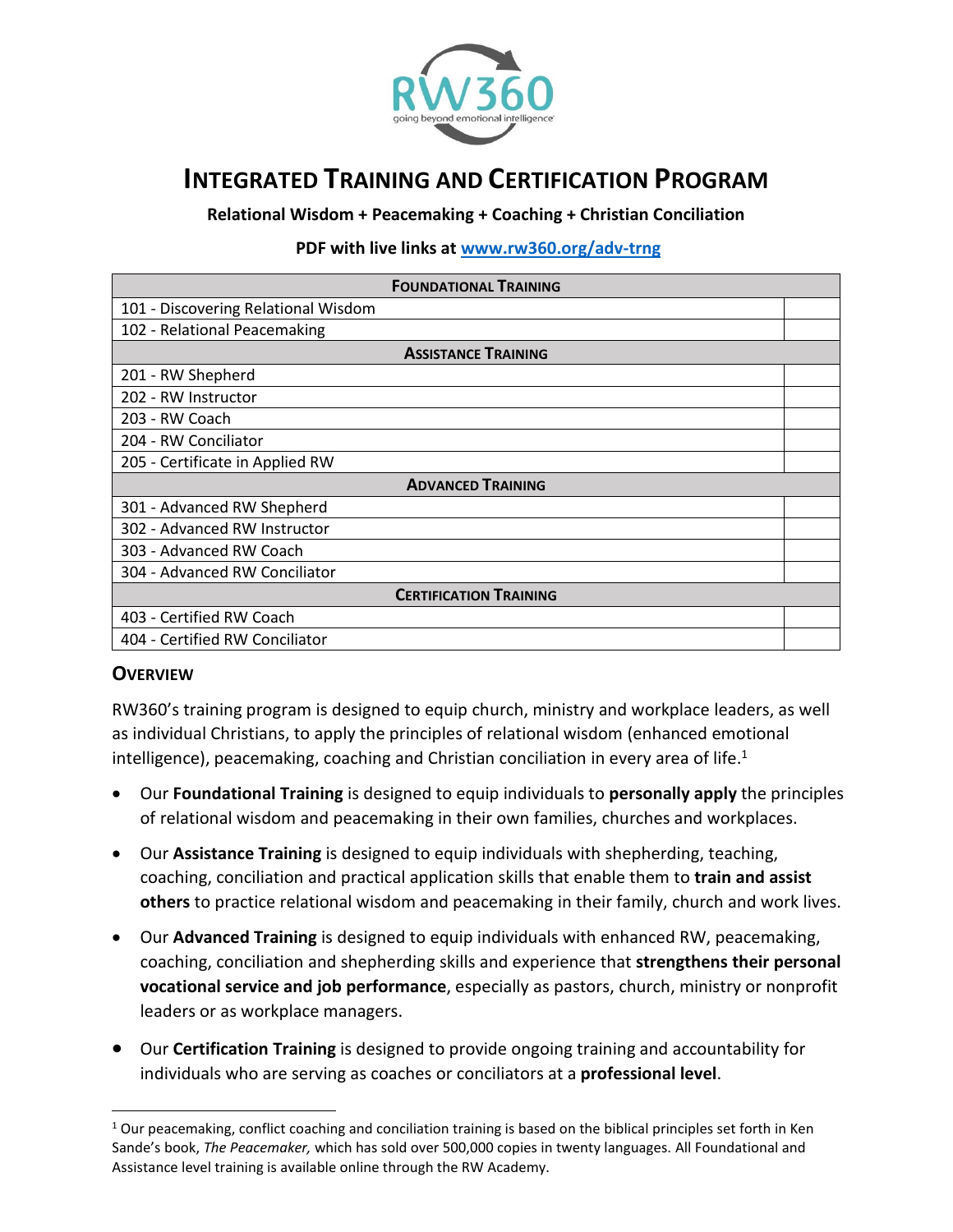# **FOUNDATIONAL TRAINING**

Our **Foundational Training** is designed to equip individuals to **personally apply** the principles of relational wisdom and peacemaking in their own families, churches and workplaces.

You may begin your training journey by going through one or both of RW360's foundational online courses: *Discovering Relational Wisdom* or *Relational Peacemaking*, which you can access through the **RW Academy.<sup>2</sup> Studying with a spouse, friend or co-worker makes the** training more enjoyable and life-changing.

Another way to study these concepts is to lead a eight-week [Discovering Relational Wisdom](https://rw360.org/product/discovering-relational-wisdom-3-0-dvd-set/) study group or a twelve-week **Relational Peacemaking** study group,<sup>1</sup> either through a Sunday school class or small group study in your home or office.

No special training is required to lead a study group since all of the actual teaching is provided by video (online, DVD or flash drive). As a moderator, your role is simply to host meetings (in person or by phone or video conferencing), play the videos and lead discussions using the application questions in the course materials [\(Click here for more details\)](https://rw360.org/atacp/#my-tabs|0).

Ideally, these foundational courses would be used to teach relational wisdom and biblical peacemaking to **every person in a church, ministry or business** (through Sunday school classes, study groups or professional development programs) to strengthen relationships, improve unity and teamwork and equip people with skills that enable them to "get upstream of conflict."

### **ASSISTANCE TRAINING**

Our **Assistance Training** is designed to equip individuals with shepherding, teaching, coaching, conciliation and practical application skills that enable them to **train and assist others** to practice relational wisdom and peacemaking in their family, church and work lives.

### **RW SHEPHERD™ CERTIFICATE**

- **Purpose**: Our RW Shepherd training is designed to equip pastors and other church leaders with gospel-based relational wisdom and peacemaking skills they can use to strengthen relationships, resolve conflict and promote peace in their own homes and within the families and flocks God has entrusted to their care. This training is also of value to anyone who leads or manages other people, whether in a ministry, business, nonprofit, school or other organization.
- **Prerequisites:** Complete *Discovering Relational Wisdom* and *Relational Peacemaking* courses, either online through the [RW Academy](http://www.rw-academy.org/) or by leading group studies, which are available through th[e RW360 Bookstore.](https://rw360.org/shop/)
- **Training Requirements:** \$295 (in addition to cost of foundational courses); personal references; read *The Peacemaker* (Sande), *Emotional Intelligence 2.0* (Bradberry and Greaves), [Guiding People Through Conflict,](http://www.rw360.org/gptc) and select articles on applying relational wisdom

<sup>2</sup> The new *Relational Peacemaking* course is scheduled for release in March of 2022.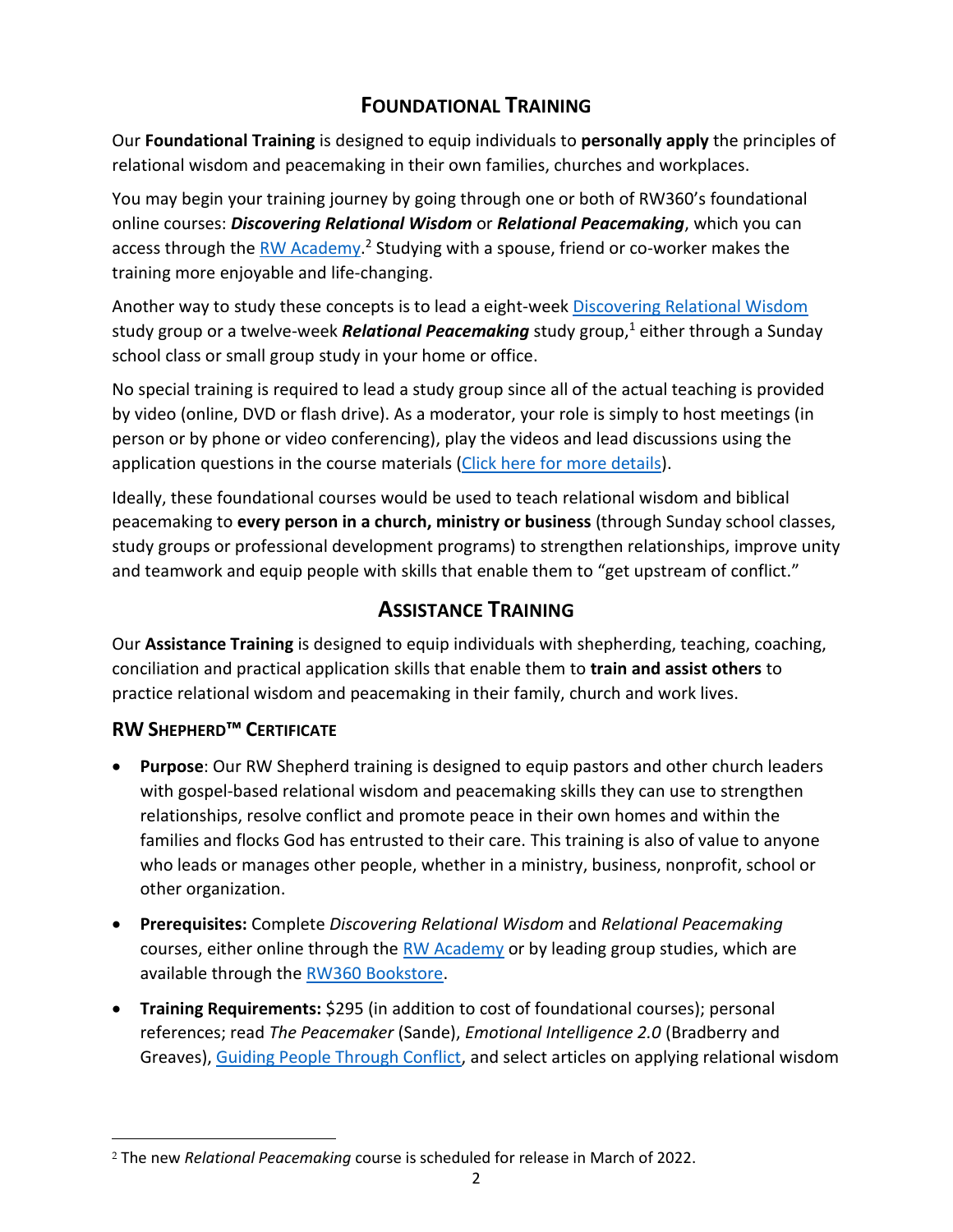and peacemaking in pastoral ministry [\(see samples here\)](https://rw360.org/tag/pastors/); <sup>3</sup> written essays that apply these principles in several case studies; RW Shepherd Exam; 10-hours of documented practical experience applying RW and biblical peacemaking. Results in a certificate of completion.

• **Peace Sower Teams:** Exodus 18:22-23 and Deuteronomy 1:9-18 show that Moses was wise enough to realize that he could not resolve all of the relational tensions and conflicts that arose among the people God placed under his care. The same is true of shepherds today: they too need to "select wise, understanding and experienced" men and women to assist them in shepherding the flock. One way to do this is to establish a "**Peace Sower Team**" that includes volunteer RW Instructors, Coaches and Conciliators who are equipped to teach and assist church members to apply relational wisdom and biblical peacemaking in their personal, church and work lives. For more information, see [www.rw360.org/pstpdf.](http://www.rw360.org/pstpdf)

### **RW INSTRUCTOR™ CERTIFICATE** [\(Click here for more details\)](https://rw360.org/atacp/#my-tabs|1)

- **Purpose**: RW Instructor training is designed to improve your ability to facilitate relational wisdom and peacemaking study groups in your church, ministry or business. This training will strengthen your ability to lead both **faith-based and [values-based](https://rw360.org/values-based-relational-wisdom/)** study groups, making it easier for you to guide discussions, ask insightful questions and assist people in learning how to apply these concepts in their daily lives. You will also learn how to use the RW360 smartphone app and other RW resources to share your faith with others.
- **Prerequisites:** Lead at least two group studies, one in relational wisdom and one in relational peacemaking.
- **Training requirements:** \$95 (in addition to cost of foundational courses); personal references; two online courses ("Serving as an RW Instructor" and "Using RW for Witnessing"); read *The Peacemaker* (Sande), *Emotional Intelligence 2.0* (Bradberry and Greaves) and select articles. 4

#### **RW COACH CERTIFICATE™**

- **Role**: RW Coach training will equip you to provide both **RW skills coaching** (assisting others to accelerate the development of key relational skills, thereby developing stronger relationships and "getting upstream of conflict") and **conflict coaching** (assisting others to apply the principles of relational wisdom and peacemaking to resolve existing conflicts). A key goal of this type of ministry is to help others strengthen their relational skills so they are less likely to experience serious relational problems that would require prolonged counseling (see Guiding People [Through Conflict\)](https://rw360.org/gctc).
- **Prerquisties:** Lead at least two study groups, one in relational wisdom and one in relational peacemaking.

<sup>&</sup>lt;sup>3</sup> Portions of this training program are still under development, so requirements and costs are subject to change as RW360 integrates new content.

<sup>&</sup>lt;sup>4</sup> Portions of this training program are still under development, so requirements and costs are subject to change as RW360 integrates new content.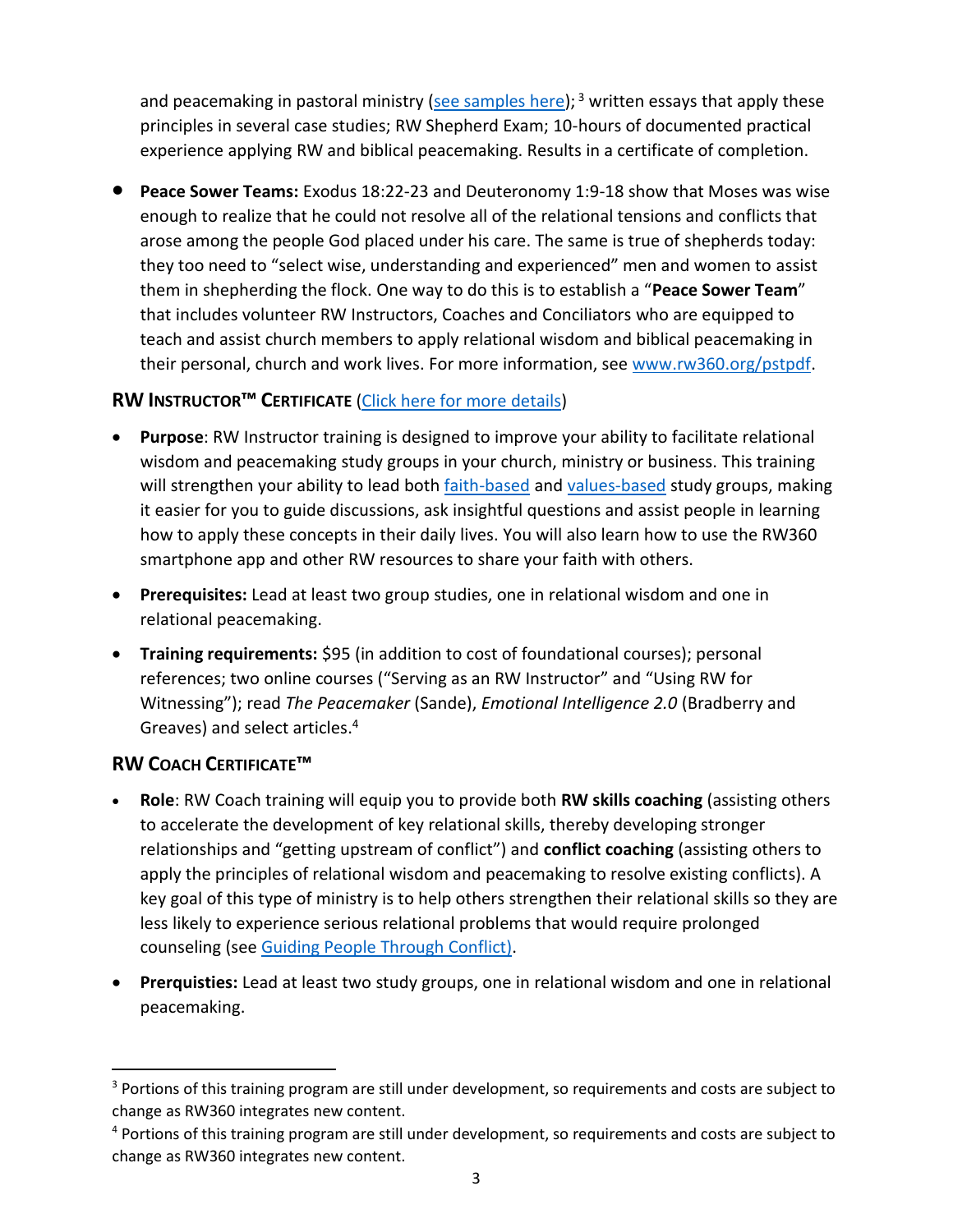• **Training requirements:** \$495 (in addition to cost of foundational courses); personal references; read *The Peacemaker* (Sande), *Emotional Intelligence 2.0* (Bradberry and Greaves), *COACH Model for Christian Leaders* (Webb) and select articles; two online courses ("RW Skills Coaching" and "Conflict Coaching"); two online practicums ("RW Skills Coaching" "RW Conflict Coaching"); Basic Coaching Principles Exam; 10-hours of practical experience.<sup>5</sup>

#### **RW CONCILIATOR CERTIFICATE™**

- **Role:** RW Conciliator training will equip you to mediate disputes between others by meeting with both parties to improve communication and understanding and faciliate their efforts to be personally reconciled and reach a voluntary settlement of their differences (see Guiding People [Through Conflict](https://rw360.org/gctc) and [Handbook for Christian Conciliation\)](http://www.rw360.org/ccshandbook).
- **Prerequisites:** Complete RW Coach Training
- **Training requirements:** \$595 (in addition to cost of foundational study courses); personal references and training assessements; read *Instruments in the Redeemer's Hand* (Tripp) and select articles; two online courses (Interest Based Negotiation, Mediation) and one online practicum (Mediation); Basic Conciliation Principles Exam; 10-hours of practical experience.<sup>6</sup>

### **CERTIFICATE IN APPLIED RELATIONAL WISDOM™**

- **Role:** This program is designed to strengthen individuals' emotional intelligence, relational and conflict resolution skills by providing students opportunities to learn and apply the principles of relational wisdom and biblical peacemaking in **specific life venues** (ministry, workplace, healthcare, law enforcement, military, etc.). Key principles are initially applied through hypothetical case studies in specialty areas. Students then apply the principles to actual relational challenges in their own lives, both personally and vocationally. Finally, they learn how to share these concepts and the gospel itself with their friends and coworkers.
- **Prerequisites:** Complete *Discovering Relational Wisdom* and *Relational Peacemaking*, either online through the [RW Academy](http://www.rw-academy.org/) or by leading group studies, which are available through the [RW360 Bookstore.](https://rw360.org/shop/)
- **Training requirements:** \$595 (in addition to cost of foundational courses); personal references; read *The Peacemaker* (Sande), *Emotional Intelligence 2.0* (Bradberry and Greaves) and select articles; complete the EI assessment provided in *Emotional Intelligence*  2.0; five hypothetical case studies; five personal case studies.<sup>7</sup>

<sup>5</sup> The new coaching courses and practicums are scheduled for release during the first half of 2022.

<sup>6</sup> The new conciliation courses and practicums are scheduled for release during the second half of 2022.

 $7$  The new applied RW courses are scheduled for release during the second half of 2022.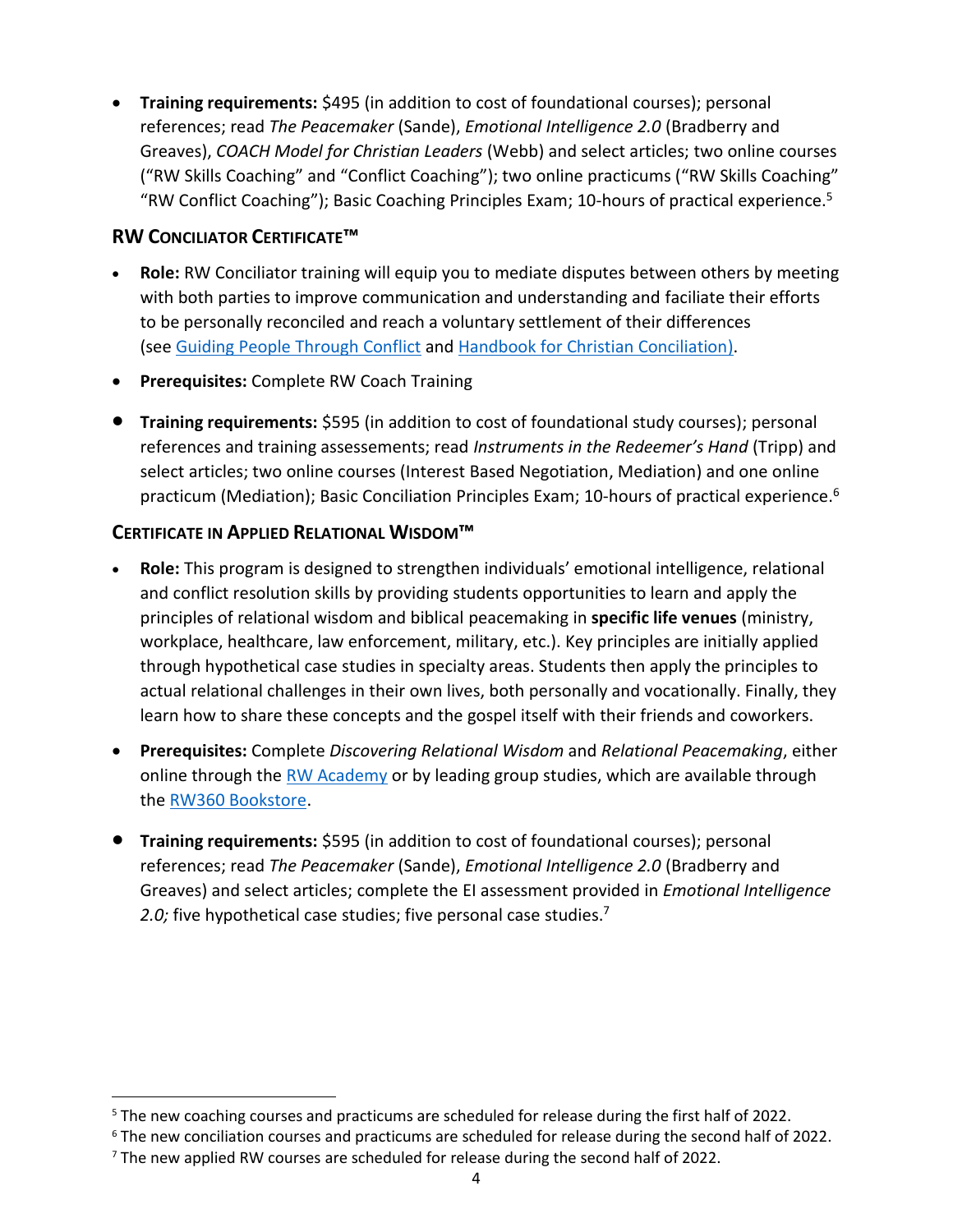# **ADVANCED TRAINING**

Our **Advanced Training** is designed to equip individuals with enhanced RW, peacemaking, coaching, conciliation and shepherding skills and experience that **strengthens their personal vocational service and job performance**, especially as pastors, church, ministry or nonprofit leaders or as workplace managers.

#### **ADVANCED RW INSTRUCTOR™ CERTIFICATE** [\(Click here for more details\)](https://rw360.org/atacp/#my-tabs|2)

• **Role:** Advanced RW Instructors are equipped to teach the complete relational wisdom and peacemaking courses themselves (rather than using teaching videos) through live webinars and seminar. Advanced RW Instrucotrs are able to custimize the material for particular venues (workplace, law enforcement, prisons, military, missions, retreats, etc.) and are authorized to charge a professional fee for their training.

Advanced Instructors are also receive training on how to use RW360's [values-based](https://rw360.org/values-based-relational-wisdom/) resoureces for community outreach and engagement by providing 30 to 60-minute introductory presentations in businesses, schools, police and fire departments, city councils, military bases and other secular venues in order to [spread the gospel in](https://rw360.org/using-rw-for-witnessing-and-evangelism/) their communities and to [improve the job performance and career advancement of others.](https://rw360.org/2017/04/24/happy-families-produce-better-employees/)

- **Prerequisites:** Must have completed the RW Instructor training.
- **Training requirements:** \$395; read *Feelings and Faith* (Borgman), *Emotional Intelligence* (Goleman) and select articles; Theology and Principles of RW Exam; 30-minute live interview on FAQs; teach four 3-to-5-hour webinars or live seminars.

### **ADVANCED RW SHEPHERD™ CERTIFICATE**

Individuals who demonstrate substantial skill and experience as an RW Shepherd may apply for advanced training that will involve additional courses on advanced skills and issues, best practices, written exams and practical experience. In addition to enhancing essential shepherding skills, advanced training will enable individuals to model, teach and assist others in practicing RW and peacemakng in challenging life situations. This advanced training process is scheduled for pilot testing by mid-2022, and several of the required courses should be available at our annual conference in August.

### **ADVANCED RW COACH™ CERTIFICATE**

Individuals who demonstrate substantial skill and experience as an RW coach may apply for advanced training that will involve additional courses on advanced skills and issues, best practices, written exams and practical experience. In addition to enhancing essential skills, advanced training will enable individuals to provide coaching services on a professional (fee based) basis. This advanced training process is scheduled for pilot testing by mid-2022 and should be online by the beginning of 2023.

### **ADVANCED RW CONCILIATOR™ CERTIFICATE**

Individuals who demonstrate substantial skill and experience as a conciliators may apply for advanced training that will involve additional courses on advanced skills and issues, best